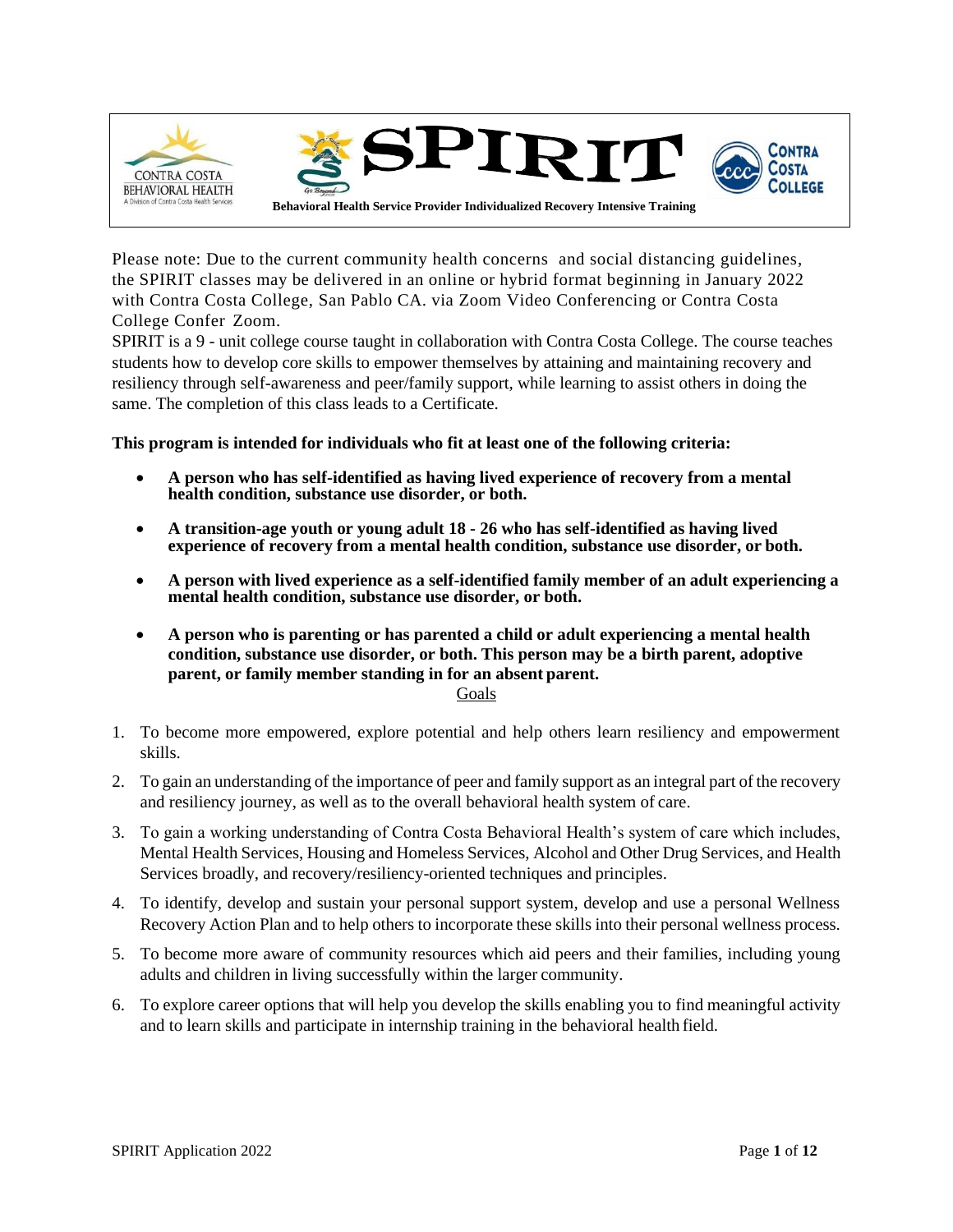The Behavioral Health **S**ervice **P**rovider **I**ndividualized **R**ecovery **I**ntensive **T**raining (SPIRIT) includes two components; the comprehensive classroom training and support program, followed by the individualized Work-Study placement. This program is a collaboration between Contra Costa Behavioral Health Services (CCBHS), Office for Consumer Empowerment (OCE), and Contra Costa College (CCC).

Application Deadline and Mailing Information

## **Application Process: This APPLICATION is due by October 8, 2021**

**Please submit your completed application to:** Contra Costa Behavioral Health Services Office for Consumer Empowerment 1340 Arnold Drive, Suite 200 Martinez, CA 94553 Fax (925) 957-5156

For further information about the SPIRIT Training or application, please contact:

Michael Petersen at: [Michael.Petersen@cchealth.org, \(](mailto:Michael.Petersen@cchealth.org)925) 957-5143 or (925) 500-3093 Janet Costa at: [Janet.Costa@cchealth.org, \(](mailto:Janet.Costa@cchealth.org)925) 957-5113 or (925) 348-5459

### Training Components

- I. **Intensive online Training (SPIRIT I and II):** The classroom training takes place during the Spring 2022 college semester (starting in January 2022) in partnership with Contra Costa College. It consists of two separate three-unit college classes (six units total), SPIRIT I and SPIRIT II. Students take SPIRIT I for the first half of the semester, and then SPIRIT II during the second half of the semester. Students may not participate in SPIRIT II without successful completion of SPIRIT I.
- II. **Work-Study/Summer Internship (SPIRIT III)**: The work study portion of SPIRIT takes place during the summer 2022 college semester and includes a six-week, 60-hour internship at a human service agency with once a week classroom instruction. Students must successfully complete both SPIRIT I and II to participate in SPIRIT III. Students receive three units of college credits for successfully completing SPIRIT III.
- III. **Allowance:** A limited number of students may be eligible for an allowance to assist with transportation and other expenses needed to complete the training. Allowance selection is based on where behavioral health services are received, application content, and an in-person interview.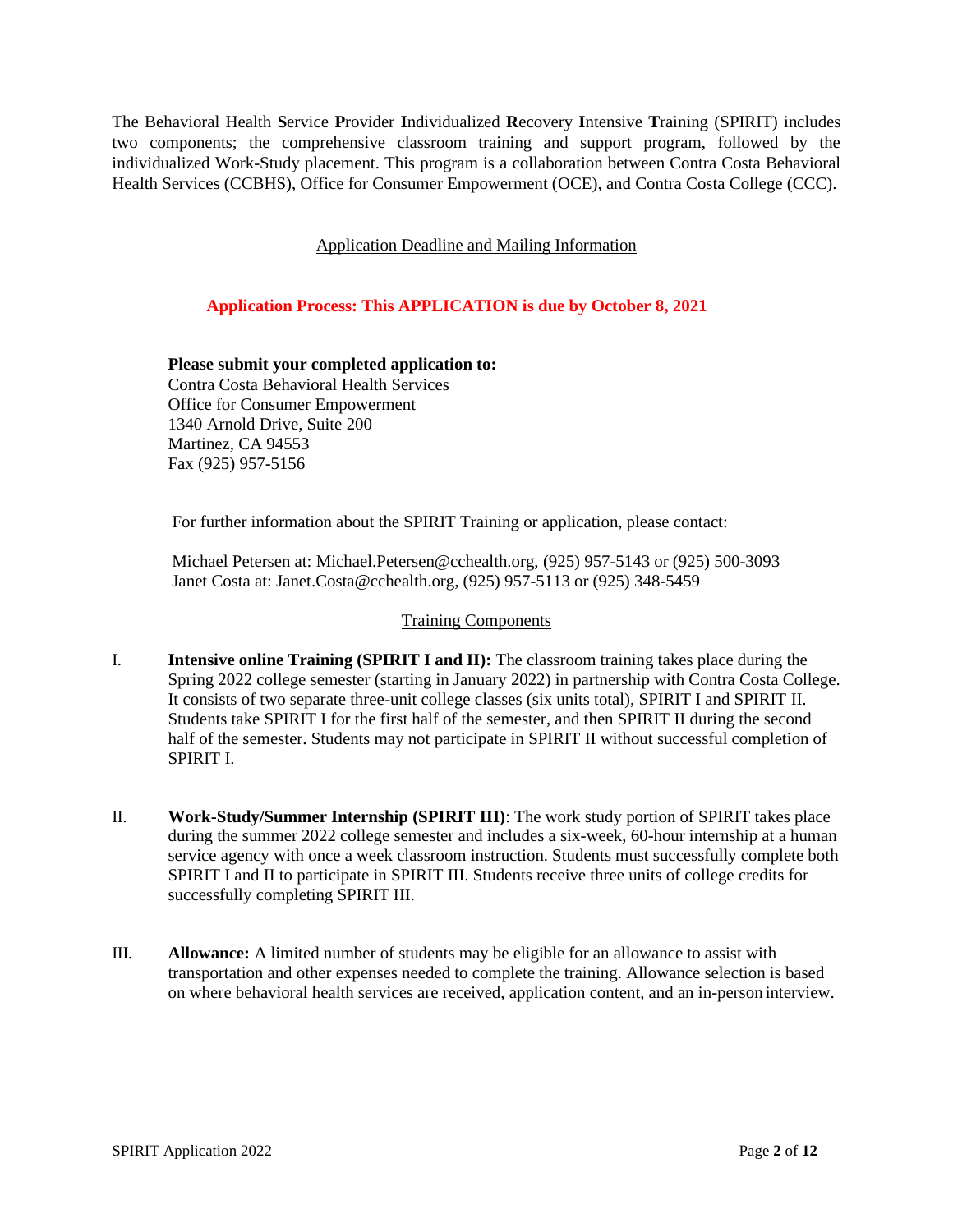

Health Services Director **Administrative Offices** Administrative Offices **Suzanne Tavano, Ph.D.** 1340 Arnold Dr. Ste. 200 Behavioral Health Director **Martinez CA. 94553** Martinez CA. 94553

**Anna M. Roth, RN, MS, MHP** Contra Costa Behavioral Health Phone (925) 957-5150 Fax (925) 957-5156

Dear SPIRIT Applicant,

Please note: Due to the current community health concerns and social distancing guidelines, the SPIRIT classes may be delivered in an online or hybrid format beginning in January 2022 with Contra Costa College, San Pablo CA. via Zoom Video Conferencing or Contra Costa College Confer Zoom.

SPIRIT is a behavioral health peer and family-driven focused college course. SPIRIT is facilitated by peers and family members for peers and family members. Because SPIRIT is a collaboration with Contra Costa College, some of your personal and identifying information may be shared and exchanged with the college. Additionally, the College may require some administrative information, such as attendance, grades, conduct, or other college-related activities. Being an applicant or participant in SPIRIT may identify you as a peer of behavioral health services or a family member of a person receiving services.

# **SPIRIT Application**

Please print legibly or type. DO NOT USE CURSIVE HANDWRITING

- ➢ Please answer each question carefully. Be as direct and specific as possible.
- ➢ Attach extra paper if necessary. Number answers on each page

If you have questions about the application, please contact:

Michael Petersen at: [Michael.Petersen@cchealth.org](mailto:Michael.Petersen@cchealth.org) (925) 957-5143 or (925) 500-3093 Janet Costa at: [Janet.Costa@cchealth.org](mailto:Janet.Costa@cchealth.org) (925) 957-5113 or (925) 348-5459

**I have read and understand the above statement. This acknowledgement is advisory only and is not consent to release information.**

**Signature Date**

**Print Name Phone Number** 

SPIRIT Application 2022 **Page 3** of **12**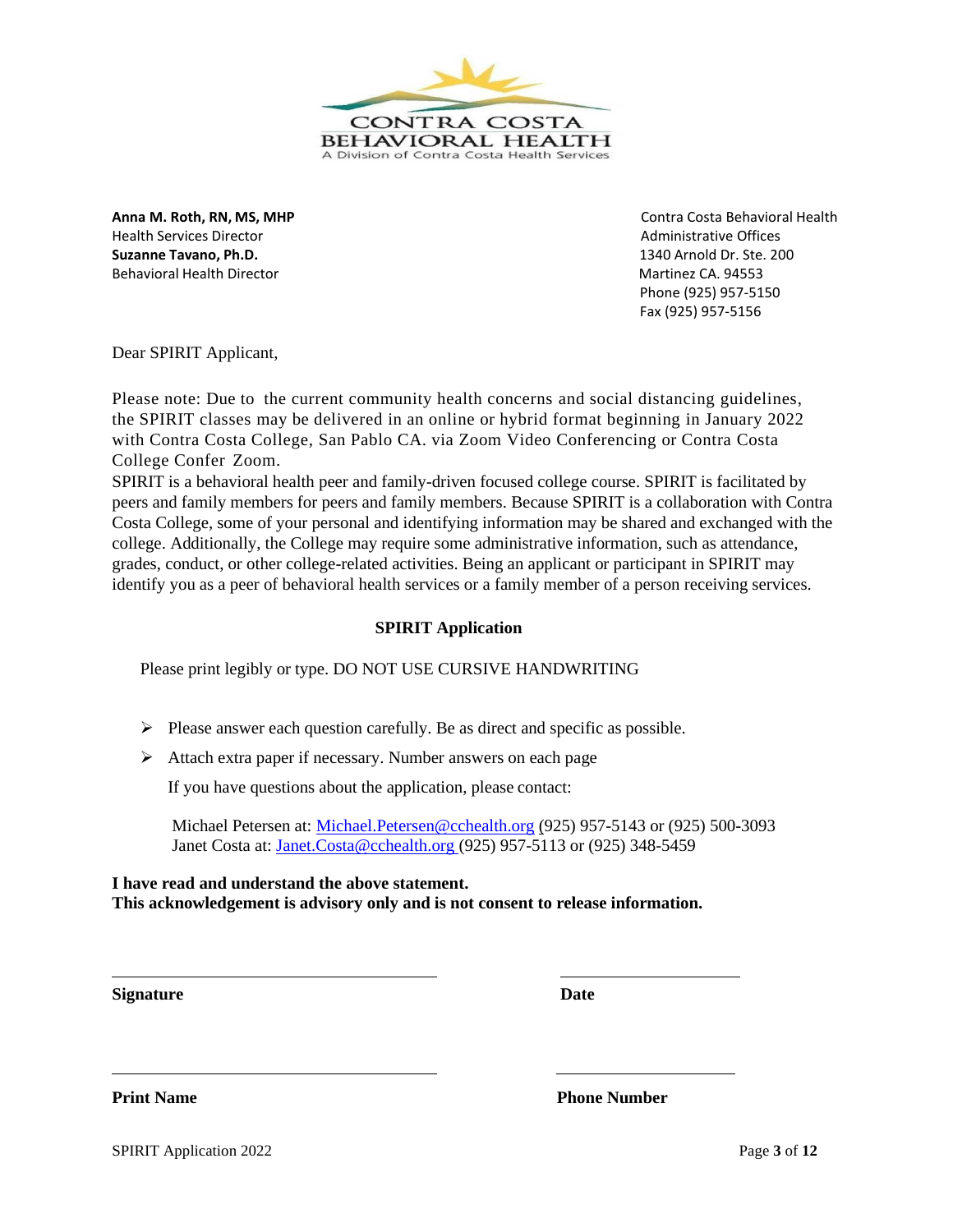#### **Behavioral Health Service Provider Individualized Recovery Intensive Training**

**This program is intended for individuals who fit at least one of the following criteria: Please check mark the area below that you identify with.**

**A person who has self-identified as having lived experience of recovery from a mental health condition, substance use disorder, or both.**

**A transition-age youth or young adults 18 - 26 who has self-identified as having lived experience of recovery from a mental condition, substance use disorder, or both.**

**A person with lived experience as a self-identified family member of an adult experiencing a mental health condition, substance use disorder, or both.**

**A person who is parenting or has parented a child or adult experiencing a mental health condition, substance use disorder, or both. This person may be a birth parent, adoptive parent, or family member standing in for an absent parent.**

1. Name/Personal Information:

|    | Address: National Address: National Address: National Address: National Address: National Address: National Address: National Address: National Address: National Address: National Address: National Address: National Addres |  |
|----|--------------------------------------------------------------------------------------------------------------------------------------------------------------------------------------------------------------------------------|--|
|    | City: $\qquad \qquad \text{State:} \qquad \text{Zip}:$                                                                                                                                                                         |  |
|    | Home Phone: $(\_\_)$                                                                                                                                                                                                           |  |
|    | Cell Phone: $(\_\_)$                                                                                                                                                                                                           |  |
|    |                                                                                                                                                                                                                                |  |
| 2. | Please list two references:                                                                                                                                                                                                    |  |
|    | a. Name:                                                                                                                                                                                                                       |  |
|    | Phone:                                                                                                                                                                                                                         |  |
|    | Agency:                                                                                                                                                                                                                        |  |
|    |                                                                                                                                                                                                                                |  |
|    |                                                                                                                                                                                                                                |  |
|    | Phone:                                                                                                                                                                                                                         |  |
|    | Agency:                                                                                                                                                                                                                        |  |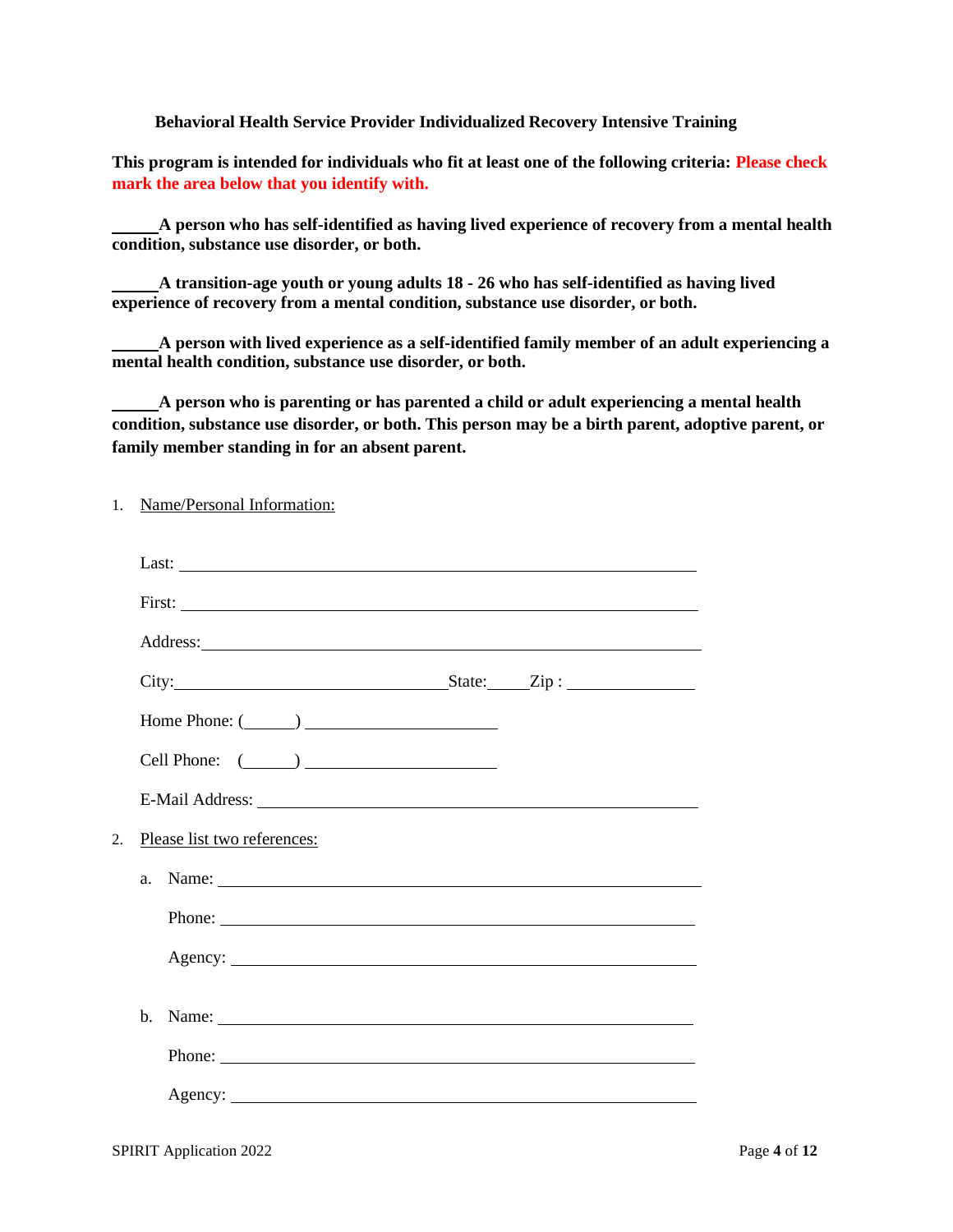3. Do you identify as a behavioral health peer **(a person with a mental health condition or substance use disorder, or both)** or family member **(parent, caregiver or family member of someone who receives behavioral health services)?** If so, are you willing to share this with or in your work as a Peer/Family Provider?

4. **We value personal or lived experience in the behavioral health system**. This may include personal experience that gives insight into behavioral health, dual diagnosis, self-help, recovery/resiliencybased services, or experiences you've had helping peers and/or family members. Please describe what involvement or knowledge you have that will help you or add to your skills as a peer provider or family member in behavioral health.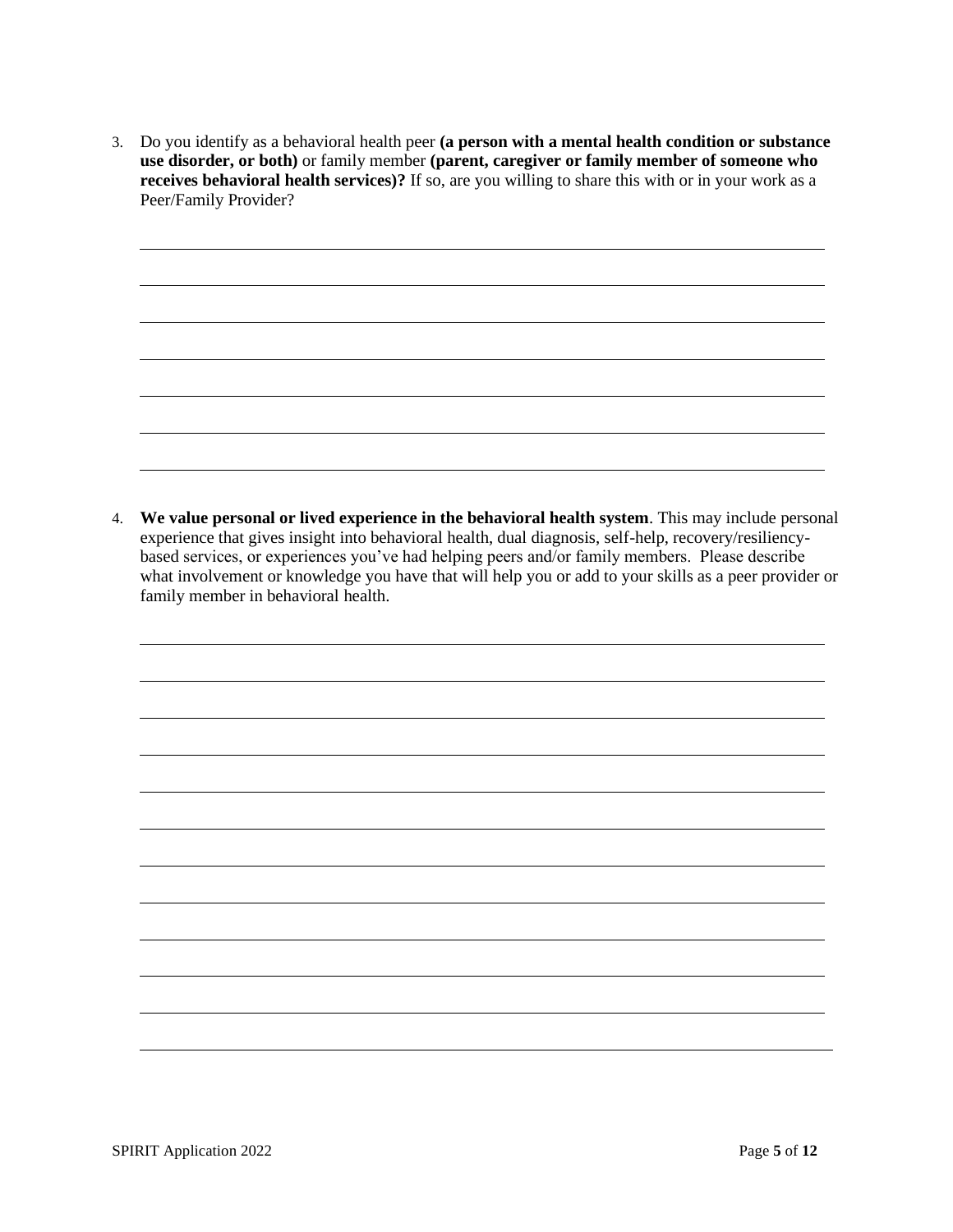5. In order to do well in this training, people who have experienced difficulties with substance use and/or alcohol use need to be in recovery **(abstaining from use of substances and or alcohol especially within a professional/academic setting).** If this applies to you, how long have you been active in the recovery process?

6. Why is it important to learn about and practice methods of wellness, recovery, and resiliency in mental health and/or substance use?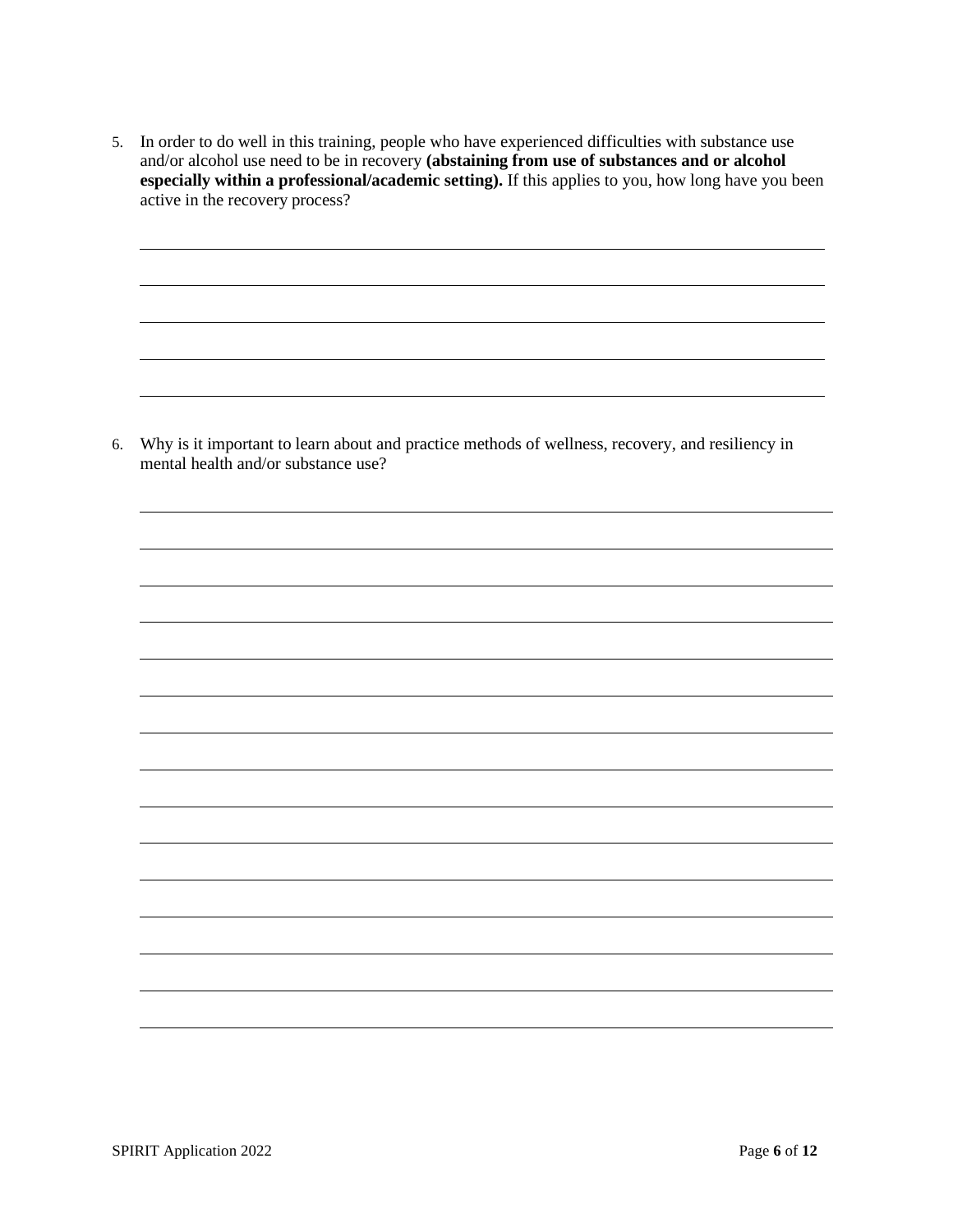7. Based on your experiences in behavioral health or navigating services for a family member, are there particular types of positions that interest you the most?

Please List here:

8. Why do you want to participate in the SPIRIT Behavioral Health Service Provider Training?

SPIRIT Application 2022 Page 7 of 12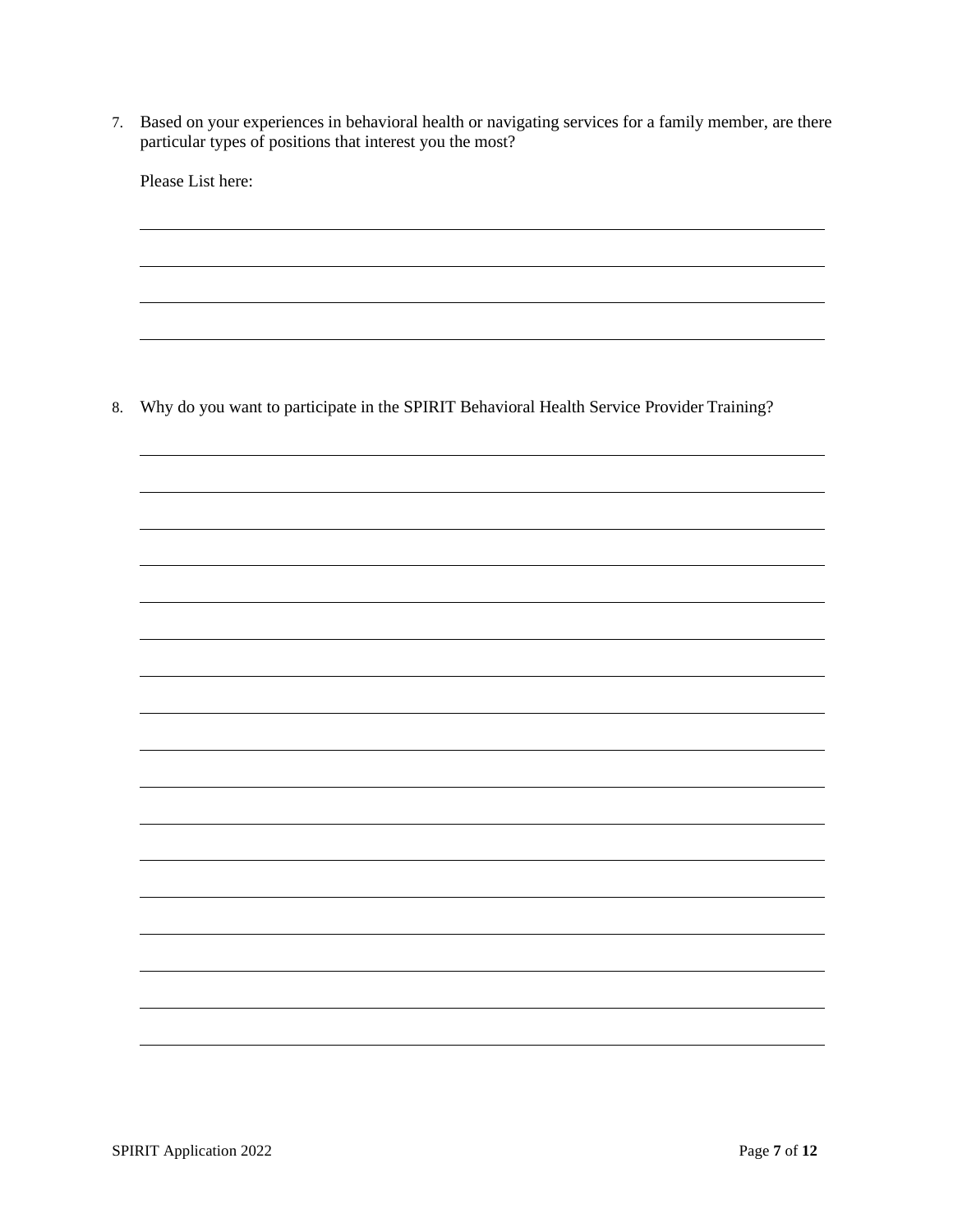*9.* Please specify the highest level of education completed. *There is no specific level of education required to apply for the training, however certain job classifications do require a minimum level of education, usually a HS diploma or GED.*

10. Do you have experience with peer or family support as a peer, family, or parent provider? **(working, living, assisting peers or family members or being assisted by people with behavioral health issues)** If so, please describe your experience.

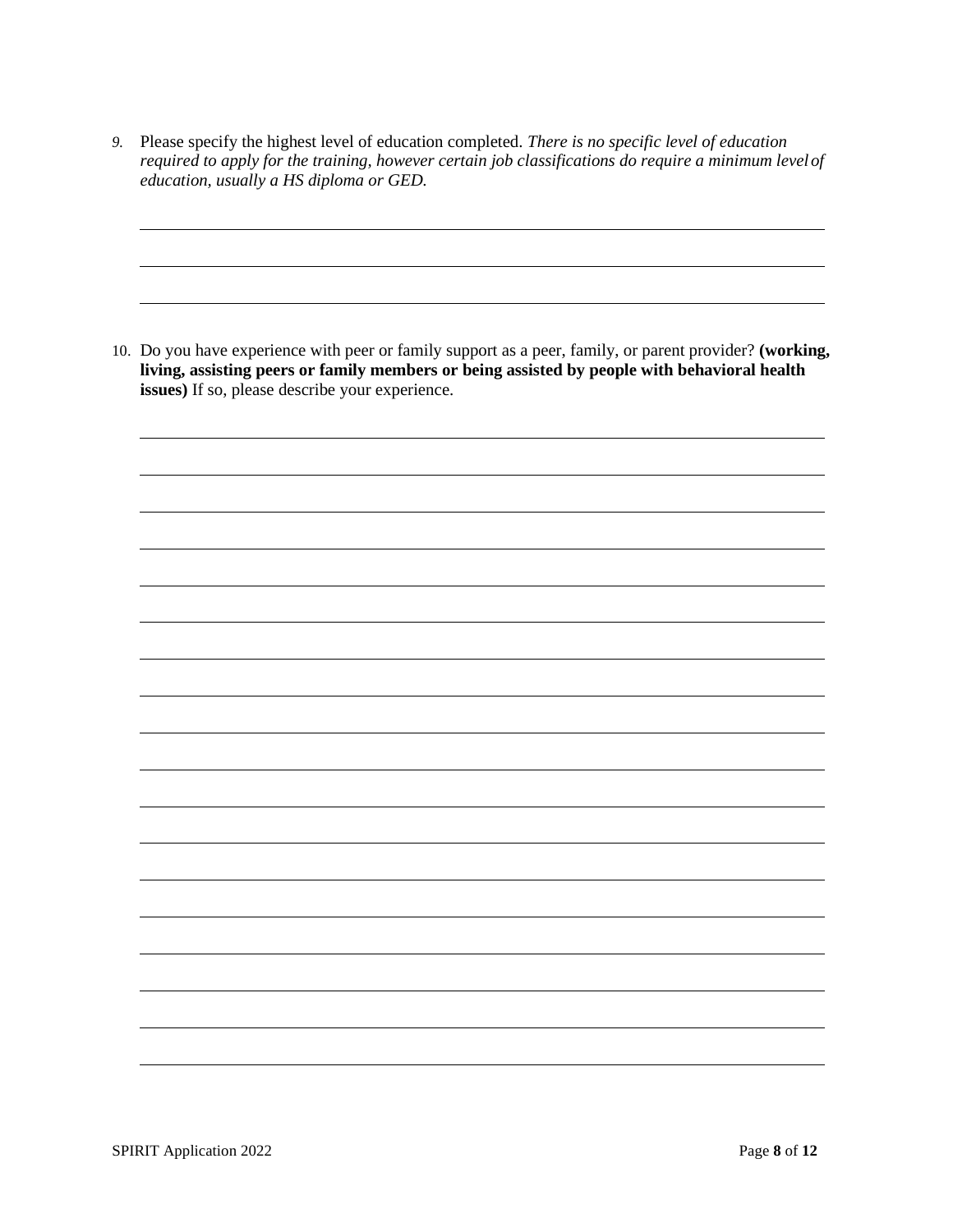| 11. Please describe an experience you have had working or interacting with someone or a group of people |
|---------------------------------------------------------------------------------------------------------|
| different from yourself. (Different from you in terms of language, social status, culture, race,        |
| religion, sexual orientation, behavioral health diagnosis, ethnic background, or any combination        |
| <i>of these</i> ). Please include:                                                                      |

- a) How they were different from you
- b) Describe the experience
- c) What did you learn from the experience?

| A. |                                                                                   |  |  |
|----|-----------------------------------------------------------------------------------|--|--|
|    |                                                                                   |  |  |
|    |                                                                                   |  |  |
|    |                                                                                   |  |  |
|    |                                                                                   |  |  |
|    |                                                                                   |  |  |
|    |                                                                                   |  |  |
|    |                                                                                   |  |  |
|    |                                                                                   |  |  |
|    |                                                                                   |  |  |
|    |                                                                                   |  |  |
|    |                                                                                   |  |  |
|    |                                                                                   |  |  |
|    | ,我们也不能会有什么。""我们的人,我们也不能会有什么?""我们的人,我们也不能会有什么?""我们的人,我们也不能会有什么?""我们的人,我们也不能会有什么?"" |  |  |
|    |                                                                                   |  |  |
|    |                                                                                   |  |  |
|    |                                                                                   |  |  |
|    |                                                                                   |  |  |
|    |                                                                                   |  |  |
|    |                                                                                   |  |  |
|    |                                                                                   |  |  |
|    |                                                                                   |  |  |
|    |                                                                                   |  |  |
|    |                                                                                   |  |  |
|    |                                                                                   |  |  |
|    |                                                                                   |  |  |
|    |                                                                                   |  |  |
|    |                                                                                   |  |  |
|    | ,我们也不会有什么。""我们的人,我们也不会有什么?""我们的人,我们也不会有什么?""我们的人,我们也不会有什么?""我们的人,我们也不会有什么?""我们的人  |  |  |
|    |                                                                                   |  |  |
|    |                                                                                   |  |  |
|    |                                                                                   |  |  |
|    |                                                                                   |  |  |
|    | $C.$ $\qquad \qquad$                                                              |  |  |
|    |                                                                                   |  |  |
|    |                                                                                   |  |  |
|    |                                                                                   |  |  |
|    |                                                                                   |  |  |
|    |                                                                                   |  |  |
|    |                                                                                   |  |  |
|    |                                                                                   |  |  |
|    |                                                                                   |  |  |
|    |                                                                                   |  |  |
|    |                                                                                   |  |  |
|    |                                                                                   |  |  |
|    |                                                                                   |  |  |
|    |                                                                                   |  |  |
|    |                                                                                   |  |  |
|    |                                                                                   |  |  |
|    |                                                                                   |  |  |
|    |                                                                                   |  |  |
|    |                                                                                   |  |  |
|    |                                                                                   |  |  |
|    |                                                                                   |  |  |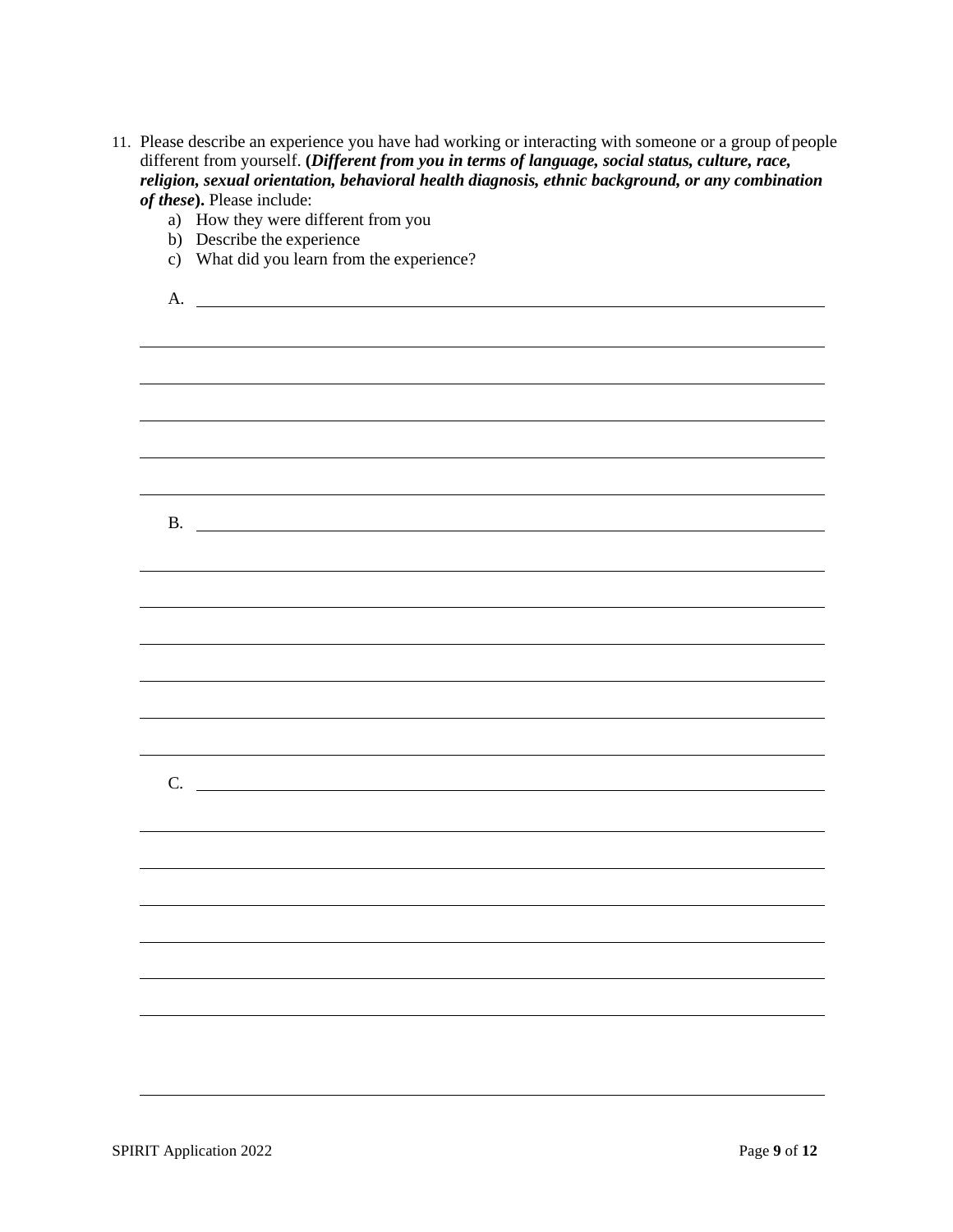| 12. Behavioral health providers must deal with potential conflict amongst co-workers and/or the peers or<br>family members they serve. Please describe: (provide an answer for each question) |  |  |  |  |
|-----------------------------------------------------------------------------------------------------------------------------------------------------------------------------------------------|--|--|--|--|
| a) A situation in your personal or professional life where you've experienced conflict.                                                                                                       |  |  |  |  |
| b) What steps did you take to resolve the situation?                                                                                                                                          |  |  |  |  |
| c) What would you do differently were a similar situation to occur again?                                                                                                                     |  |  |  |  |
| d) What did you learn from this experience?                                                                                                                                                   |  |  |  |  |
|                                                                                                                                                                                               |  |  |  |  |
|                                                                                                                                                                                               |  |  |  |  |
| ,我们也不能在这里的时候,我们也不能在这里的时候,我们也不能会在这里的时候,我们也不能会在这里的时候,我们也不能会在这里的时候,我们也不能会在这里的时候,我们也不                                                                                                             |  |  |  |  |
|                                                                                                                                                                                               |  |  |  |  |
|                                                                                                                                                                                               |  |  |  |  |
|                                                                                                                                                                                               |  |  |  |  |
| ,我们也不会有什么。""我们的人,我们也不会有什么?""我们的人,我们也不会有什么?""我们的人,我们也不会有什么?""我们的人,我们也不会有什么?""我们的人                                                                                                              |  |  |  |  |
|                                                                                                                                                                                               |  |  |  |  |
|                                                                                                                                                                                               |  |  |  |  |
|                                                                                                                                                                                               |  |  |  |  |
|                                                                                                                                                                                               |  |  |  |  |
|                                                                                                                                                                                               |  |  |  |  |
|                                                                                                                                                                                               |  |  |  |  |
| ,我们也不会有什么。""我们的人,我们也不会有什么?""我们的人,我们也不会有什么?""我们的人,我们也不会有什么?""我们的人,我们也不会有什么?""我们的人                                                                                                              |  |  |  |  |
| <u> 1989 - Johann Harry Harry Harry Harry Harry Harry Harry Harry Harry Harry Harry Harry Harry Harry Harry Harry</u><br>$C_{\cdot}$                                                          |  |  |  |  |
|                                                                                                                                                                                               |  |  |  |  |
|                                                                                                                                                                                               |  |  |  |  |
|                                                                                                                                                                                               |  |  |  |  |
|                                                                                                                                                                                               |  |  |  |  |
|                                                                                                                                                                                               |  |  |  |  |
|                                                                                                                                                                                               |  |  |  |  |
| D.                                                                                                                                                                                            |  |  |  |  |
|                                                                                                                                                                                               |  |  |  |  |
|                                                                                                                                                                                               |  |  |  |  |
|                                                                                                                                                                                               |  |  |  |  |
|                                                                                                                                                                                               |  |  |  |  |
|                                                                                                                                                                                               |  |  |  |  |
|                                                                                                                                                                                               |  |  |  |  |
|                                                                                                                                                                                               |  |  |  |  |
|                                                                                                                                                                                               |  |  |  |  |
|                                                                                                                                                                                               |  |  |  |  |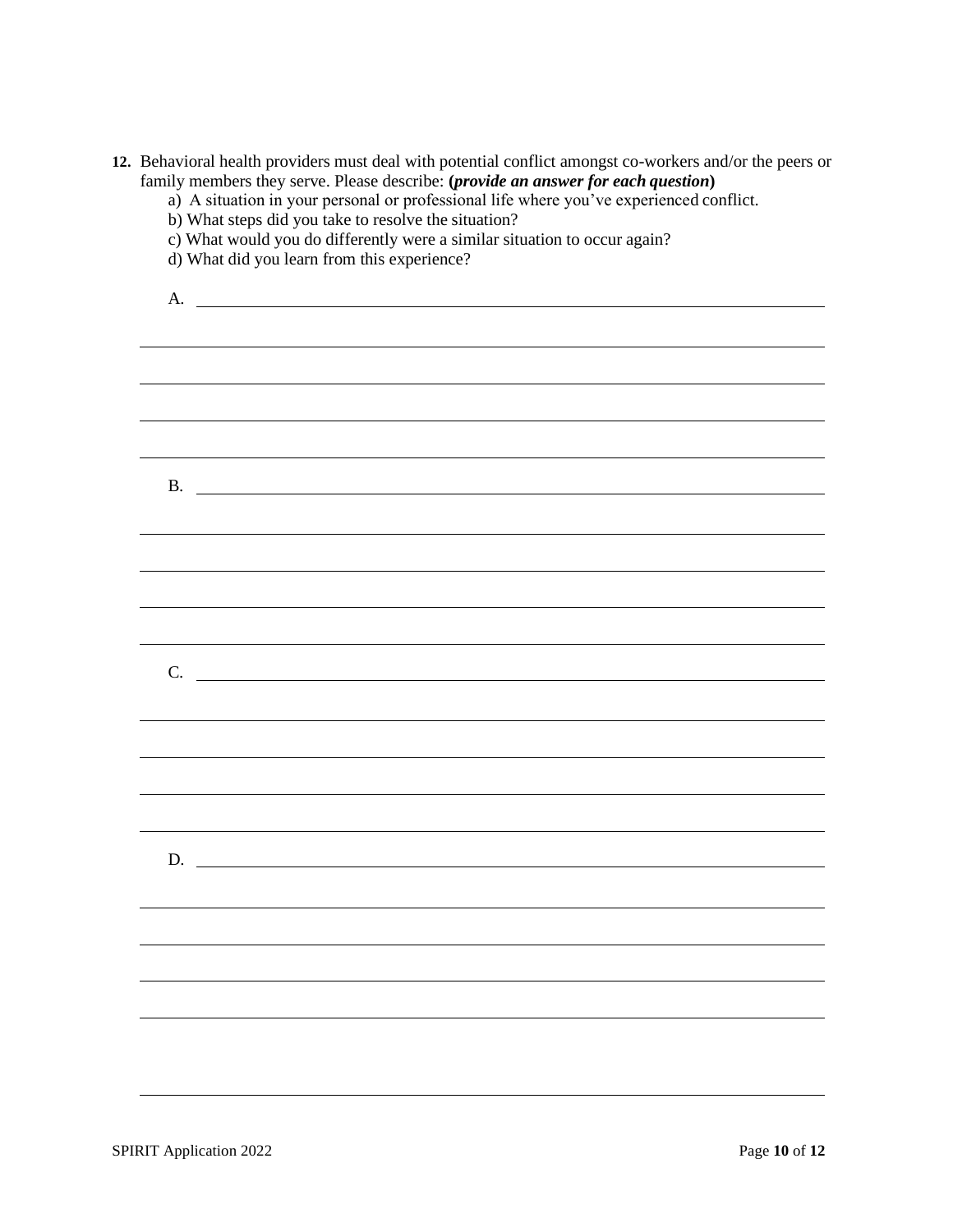13. Computer Proficiency: Do you know how to do the following tasks on a computer? **(circle answer for each)**

| <b>a.</b> Send and receive email:                                                           | <b>Beginner Intermediate Advanced</b> |
|---------------------------------------------------------------------------------------------|---------------------------------------|
| <b>b.</b> Type, and print, documents:                                                       | <b>Beginner Intermediate Advanced</b> |
| c. Use the internet to do research and register for classes: Beginner Intermediate Advanced |                                       |
| <b>d.</b> Scan and Upload documents:                                                        | <b>Beginner Intermediate Advanced</b> |

14. If you speak, read, write, or use another language including American Sign Language in addition to English, please specify the language and circle your level of ability with speaking, reading and writing.

|    | Language | <b>Speaking</b> |                  |      | <b>Reading/Writing</b> |                  |
|----|----------|-----------------|------------------|------|------------------------|------------------|
| b. |          |                 | fair good fluent | fair |                        | good fluent      |
|    | Language | <b>Speaking</b> |                  |      | <b>Reading/Writing</b> |                  |
| a. |          |                 | fair good fluent |      |                        | fair good fluent |

15. Please list the most recent **volunteer work** you have done: **(Begin with the most recent. Please use extra paper if needed).**

| a. |                     |                        |                     |
|----|---------------------|------------------------|---------------------|
|    | <b>Type of Work</b> | <b>Location/Agency</b> | <b>Dates Worked</b> |
| b. |                     |                        |                     |
|    | <b>Type of Work</b> | <b>Location/Agency</b> | <b>Dates Worked</b> |
| c. |                     |                        |                     |
|    | <b>Type of Work</b> | <b>Location/Agency</b> | <b>Dates Worked</b> |